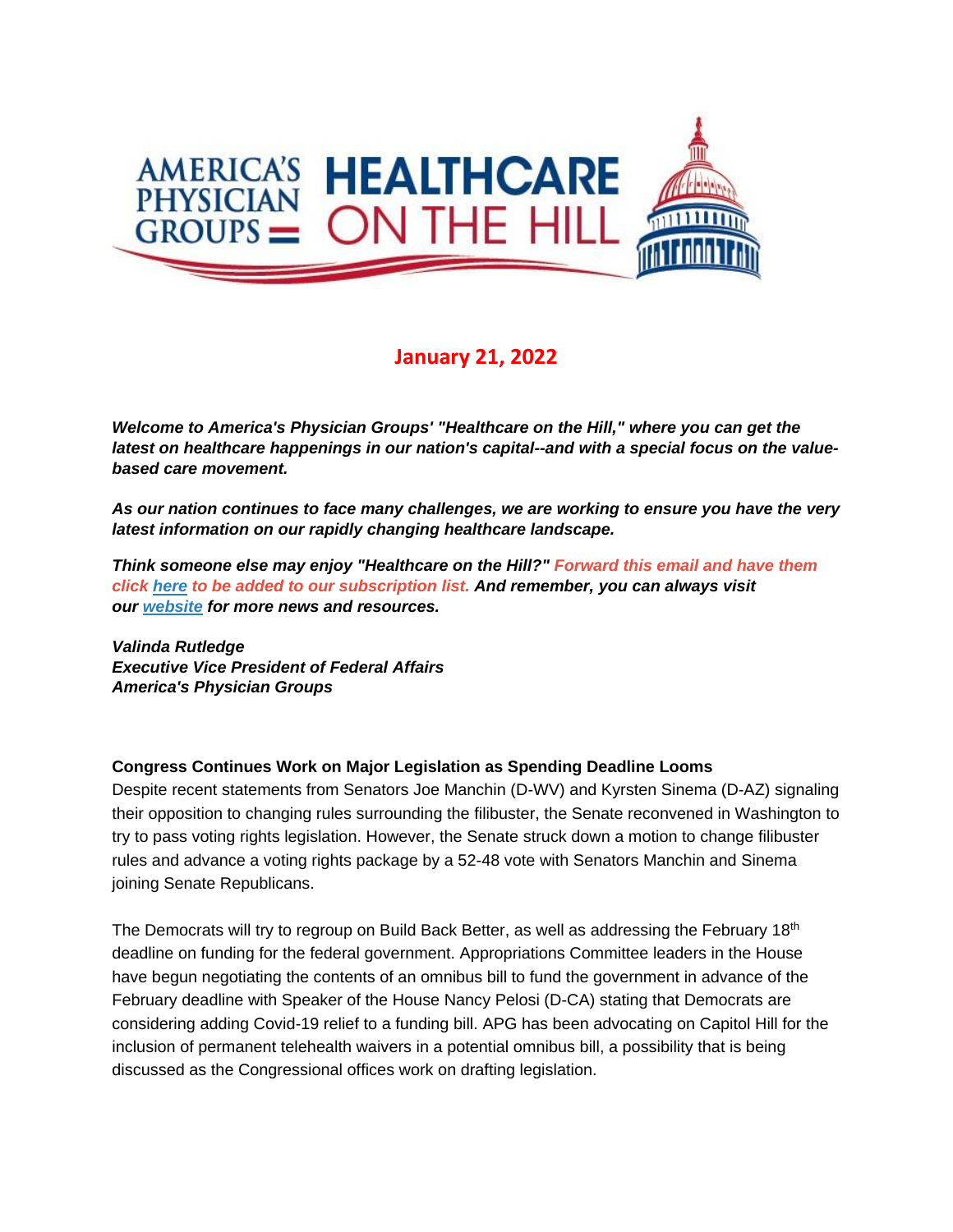#### **PHE and Covid Telehealth Waivers Extended**

Last Friday, Department of Health and Human Services Secretary Xavier Becerra signed a renewal of the Public Health Emergency (PHE) Declaration for an additional 90 days as the Omicron variant continues to spread. The PHE was set to expire last Saturday, including its waivers loosening restrictions around telehealth services, nursing home staff training, three-day hospital stays, and Medicaid eligibility. In a statement, Becerra stated, "to end these flexibilities now would be detrimental to patient access and care, especially at a time when the Omicron variant is wreaking havoc on our healthcare system."

Despite their temporary extension, APG is continuing to work with other industry stakeholders in an effort to make the telehealth waivers permanent.

## **Guidance on How to Get at Home Over the Counter Covid Tests**

Last week, the Department of Health and Human Services, along with the Department of Labor, issued a **[FAQ](http://link.apg.org/c/7/eyJhaSI6Njk4MDUxNDQsImUiOiJncGhpbGxpcHNAYXBnLm9yZyIsInJpIjoiY29udGFjdC03YWMxOTAzZjFkYzVlYTExYTgxMjAwMGQzYTVhMTdlMy03N2E5N2Y2YjVkNGQ0MjM4ODljM2U2OWMzZjQwZmI5NyIsInJxIjoiMDItYjIyMDIxLWFkZGViOTUxN2EyNjRmZjQ5YWRiNTRhMDc3YWUxYjg4IiwicGgiOm51bGwsIm0iOmZhbHNlLCJ1aSI6IjEiLCJ1biI6IiIsInUiOiJodHRwczovL3d3dy5hcGcub3JnL3dwLWNvbnRlbnQvdXBsb2Fkcy8yMDIyLzAxL0ZBUS1GcmVlLUNvdmlkLVRlc3QucGRmP19jbGRlZT1aM0JvYVd4c2FYQnpRR0Z3Wnk1dmNtYyUzZCZyZWNpcGllbnRpZD1jb250YWN0LTdhYzE5MDNmMWRjNWVhMTFhODEyMDAwZDNhNWExN2UzLTc3YTk3ZjZiNWQ0ZDQyMzg4OWMzZTY5YzNmNDBmYjk3JmVzaWQ9ODIxNWQ0NjMtNjY1NC1lYzExLThjNjItMDAwZDNhNWJjMmMwIn0/oAx1ufrcxuHxjpgJ-pC_Mw)** providing guidance on how consumers can get at home over the counter Covid tests for free. The FAQ provides answers for how to obtain tests, whether payment for tests are required, and how to submit a claim to your insurance company for reimbursement if you are charged for tests.

## **APG's Deep Dive Webinar on a Policy Outlook in the Year Ahead**

2022 has seen the challenges presented by the COVID-19 pandemic continue for providers nationwide as the realm of federal policy has new issues surfacing on the horizon including the implementation of CMMI's new Strategic Plan and the pending approval of value-based payment models. These new issues include the Direct Contracting pilot program, the sudden pause of President Joe Biden's Build Back Better spending bill, and the annual release of CMS' regulations like the Medicare Advantage and Part D proposed rule.

Join me and Garrett Eberhardt, APG's Director of Federal Affairs for a **deep dive webinar** for a look at all of these **potential policy changes in 2022** and how best to prepare your organizations and providers for what's to come in the year ahead.

Additionally, last week, the Centers for Medicare and Medicaid Services (CMS) released the **[Contract Year 2023 Policy and Technical Changes to the Medicare Advantage \(MA\) and](http://link.apg.org/c/7/eyJhaSI6Njk4MDUxNDQsImUiOiJncGhpbGxpcHNAYXBnLm9yZyIsInJpIjoiY29udGFjdC03YWMxOTAzZjFkYzVlYTExYTgxMjAwMGQzYTVhMTdlMy03N2E5N2Y2YjVkNGQ0MjM4ODljM2U2OWMzZjQwZmI5NyIsInJxIjoiMDItYjIyMDIxLWFkZGViOTUxN2EyNjRmZjQ5YWRiNTRhMDc3YWUxYjg4IiwicGgiOm51bGwsIm0iOmZhbHNlLCJ1aSI6IjIiLCJ1biI6IiIsInUiOiJodHRwOi8vbGluay5hcGcub3JnL2MvNy9leUpoYVNJNk5qazRNRFV4TkRRc0ltVWlPaUp6Y205aWFXNWxkSFJsUUdGd1p5NXZjbWNpTENKeWFTSTZJbU52Ym5SaFkzUXRaR1ZoWkRSaE0yTmhOV1ZrWlRZeE1UZ3daV05qTkRNME5tSmhZemRpT1RBdE16RTFZbU0yT0RjMk1ERTJOR0U1T0dGaU16Z3dNMkk0TW1ZeVpUSmhaak1pTENKeWNTSTZJakF5TFdJeU1qQXhNUzAyWmpreFlqWTNOVEZsWkdZME5HUTVPV0ppWkRVM09XUmhaREF4WldSaE15SXNJbkJvSWpwdWRXeHNMQ0p0SWpwbVlXeHpaU3dpZFdraU9pSXlJaXdpZFc0aU9pSWlMQ0oxSWpvaWFIUjBjSE02THk5d2RXSnNhV010YVc1emNHVmpkR2x2Ymk1bVpXUmxjbUZzY21WbmFYTjBaWEl1WjI5Mkx6SXdNakl0TURBeE1UY3VjR1JtUDE5amJHUmxaVDFqTTBwMldXMXNkVnBZVWpCYVZVSm9ZMGRqZFdJelNtNG1jbVZqYVhCcFpXNTBhV1E5WTI5dWRHRmpkQzFrWldGa05HRXpZMkUxWldSbE5qRXhPREJsWTJNME16UTJZbUZqTjJJNU1DMHpNVFZpWXpZNE56WXdNVFkwWVRrNFlXSXpPREF6WWpneVpqSmxNbUZtTXlabGMybGtQV0U0WXpjeVlqSm1MVGhoTnpJdFpXTXhNUzA0T1RRekxUQXdNR1F6WVRVNU9UTmhZU0o5L2pmTF9IOFJLSENuMFh1QXNMUmxBdnc_X2NsZGVlPVozQm9hV3hzYVhCelFHRndaeTV2Y21jJTNkJnJlY2lwaWVudGlkPWNvbnRhY3QtN2FjMTkwM2YxZGM1ZWExMWE4MTIwMDBkM2E1YTE3ZTMtNzdhOTdmNmI1ZDRkNDIzODg5YzNlNjljM2Y0MGZiOTcmZXNpZD04MjE1ZDQ2My02NjU0LWVjMTEtOGM2Mi0wMDBkM2E1YmMyYzAifQ/BPAICDS51Sz-PaCZz13g6Q)  [Medicare Prescription Drug Benefit \(Part D\) Programs](http://link.apg.org/c/7/eyJhaSI6Njk4MDUxNDQsImUiOiJncGhpbGxpcHNAYXBnLm9yZyIsInJpIjoiY29udGFjdC03YWMxOTAzZjFkYzVlYTExYTgxMjAwMGQzYTVhMTdlMy03N2E5N2Y2YjVkNGQ0MjM4ODljM2U2OWMzZjQwZmI5NyIsInJxIjoiMDItYjIyMDIxLWFkZGViOTUxN2EyNjRmZjQ5YWRiNTRhMDc3YWUxYjg4IiwicGgiOm51bGwsIm0iOmZhbHNlLCJ1aSI6IjIiLCJ1biI6IiIsInUiOiJodHRwOi8vbGluay5hcGcub3JnL2MvNy9leUpoYVNJNk5qazRNRFV4TkRRc0ltVWlPaUp6Y205aWFXNWxkSFJsUUdGd1p5NXZjbWNpTENKeWFTSTZJbU52Ym5SaFkzUXRaR1ZoWkRSaE0yTmhOV1ZrWlRZeE1UZ3daV05qTkRNME5tSmhZemRpT1RBdE16RTFZbU0yT0RjMk1ERTJOR0U1T0dGaU16Z3dNMkk0TW1ZeVpUSmhaak1pTENKeWNTSTZJakF5TFdJeU1qQXhNUzAyWmpreFlqWTNOVEZsWkdZME5HUTVPV0ppWkRVM09XUmhaREF4WldSaE15SXNJbkJvSWpwdWRXeHNMQ0p0SWpwbVlXeHpaU3dpZFdraU9pSXlJaXdpZFc0aU9pSWlMQ0oxSWpvaWFIUjBjSE02THk5d2RXSnNhV010YVc1emNHVmpkR2x2Ymk1bVpXUmxjbUZzY21WbmFYTjBaWEl1WjI5Mkx6SXdNakl0TURBeE1UY3VjR1JtUDE5amJHUmxaVDFqTTBwMldXMXNkVnBZVWpCYVZVSm9ZMGRqZFdJelNtNG1jbVZqYVhCcFpXNTBhV1E5WTI5dWRHRmpkQzFrWldGa05HRXpZMkUxWldSbE5qRXhPREJsWTJNME16UTJZbUZqTjJJNU1DMHpNVFZpWXpZNE56WXdNVFkwWVRrNFlXSXpPREF6WWpneVpqSmxNbUZtTXlabGMybGtQV0U0WXpjeVlqSm1MVGhoTnpJdFpXTXhNUzA0T1RRekxUQXdNR1F6WVRVNU9UTmhZU0o5L2pmTF9IOFJLSENuMFh1QXNMUmxBdnc_X2NsZGVlPVozQm9hV3hzYVhCelFHRndaeTV2Y21jJTNkJnJlY2lwaWVudGlkPWNvbnRhY3QtN2FjMTkwM2YxZGM1ZWExMWE4MTIwMDBkM2E1YTE3ZTMtNzdhOTdmNmI1ZDRkNDIzODg5YzNlNjljM2Y0MGZiOTcmZXNpZD04MjE1ZDQ2My02NjU0LWVjMTEtOGM2Mi0wMDBkM2E1YmMyYzAifQ/BPAICDS51Sz-PaCZz13g6Q)** proposed rule. The rule makes numerous changes to the Part D and MA programs. A fact sheet on the proposed rule can be found **[here.](http://link.apg.org/c/7/eyJhaSI6Njk4MDUxNDQsImUiOiJncGhpbGxpcHNAYXBnLm9yZyIsInJpIjoiY29udGFjdC03YWMxOTAzZjFkYzVlYTExYTgxMjAwMGQzYTVhMTdlMy03N2E5N2Y2YjVkNGQ0MjM4ODljM2U2OWMzZjQwZmI5NyIsInJxIjoiMDItYjIyMDIxLWFkZGViOTUxN2EyNjRmZjQ5YWRiNTRhMDc3YWUxYjg4IiwicGgiOm51bGwsIm0iOmZhbHNlLCJ1aSI6IjMiLCJ1biI6IiIsInUiOiJodHRwOi8vbGluay5hcGcub3JnL2MvNy9leUpoYVNJNk5qazRNRFV4TkRRc0ltVWlPaUp6Y205aWFXNWxkSFJsUUdGd1p5NXZjbWNpTENKeWFTSTZJbU52Ym5SaFkzUXRaR1ZoWkRSaE0yTmhOV1ZrWlRZeE1UZ3daV05qTkRNME5tSmhZemRpT1RBdE16RTFZbU0yT0RjMk1ERTJOR0U1T0dGaU16Z3dNMkk0TW1ZeVpUSmhaak1pTENKeWNTSTZJakF5TFdJeU1qQXhNUzAyWmpreFlqWTNOVEZsWkdZME5HUTVPV0ppWkRVM09XUmhaREF4WldSaE15SXNJbkJvSWpwdWRXeHNMQ0p0SWpwbVlXeHpaU3dpZFdraU9pSXpJaXdpZFc0aU9pSWlMQ0oxSWpvaWFIUjBjSE02THk5M2QzY3VZMjF6TG1kdmRpOXVaWGR6Y205dmJTOW1ZV04wTFhOb1pXVjBjeTlqZVMweU1ESXpMVzFsWkdsallYSmxMV0ZrZG1GdWRHRm5aUzFoYm1RdGNHRnlkQzFrTFhCeWIzQnZjMlZrTFhKMWJHVXRZMjF6TFRReE9USXRjRDlmWTJ4a1pXVTlZek5LZGxsdGJIVmFXRkl3V2xWQ2FHTkhZM1ZpTTBwdUpuSmxZMmx3YVdWdWRHbGtQV052Ym5SaFkzUXRaR1ZoWkRSaE0yTmhOV1ZrWlRZeE1UZ3daV05qTkRNME5tSmhZemRpT1RBdE16RTFZbU0yT0RjMk1ERTJOR0U1T0dGaU16Z3dNMkk0TW1ZeVpUSmhaak1tWlhOcFpEMWhPR00zTW1JeVppMDRZVGN5TFdWak1URXRPRGswTXkwd01EQmtNMkUxT1RrellXRWlmUS85TjlmSTBtd2JCRGFBa09tN3d6QWR3P19jbGRlZT1aM0JvYVd4c2FYQnpRR0Z3Wnk1dmNtYyUzZCZyZWNpcGllbnRpZD1jb250YWN0LTdhYzE5MDNmMWRjNWVhMTFhODEyMDAwZDNhNWExN2UzLTc3YTk3ZjZiNWQ0ZDQyMzg4OWMzZTY5YzNmNDBmYjk3JmVzaWQ9ODIxNWQ0NjMtNjY1NC1lYzExLThjNjItMDAwZDNhNWJjMmMwIn0/7e66abk0keC9qjP9WL0SfA) We will review this proposed rule.** 

# **Deep Dive Webinar on a Policy Outlook in the Year Ahead Wednesday, February 9 at 2:00 - 3:00 pm ET REGISTER [HERE](http://link.apg.org/c/7/eyJhaSI6Njk4MDUxNDQsImUiOiJncGhpbGxpcHNAYXBnLm9yZyIsInJpIjoiY29udGFjdC03YWMxOTAzZjFkYzVlYTExYTgxMjAwMGQzYTVhMTdlMy03N2E5N2Y2YjVkNGQ0MjM4ODljM2U2OWMzZjQwZmI5NyIsInJxIjoiMDItYjIyMDIxLWFkZGViOTUxN2EyNjRmZjQ5YWRiNTRhMDc3YWUxYjg4IiwicGgiOm51bGwsIm0iOmZhbHNlLCJ1aSI6IjQiLCJ1biI6IiIsInUiOiJodHRwczovL2NhcGcud2ViZXguY29tL213MzMwMC9teXdlYmV4L2RlZmF1bHQuZG8_bm9tZW51PXRydWUmc2l0ZXVybD1jYXBnJnNlcnZpY2U9NiZybmQ9MC45OTkyNjQwMTg3MjQ2NDMmbWFpbl91cmw9aHR0cHMlM0ElMkYlMkZjYXBnLndlYmV4LmNvbSUyRmVjMzMwMCUyRmV2ZW50Y2VudGVyJTJGZXZlbnQlMkZldmVudEFjdGlvbi5kbyUzRnRoZUFjdGlvbiUzRGRldGFpbCUyNiUyNiUyNkVNSyUzRDQ4MzI1MzRiMDAwMDAwMDU4MWU2MjlkY2JkZGRlODc0Y2VkNTE4OGVmOTA0N2FlNWVkMDQ0OTljNWRiNjIwZmM1NDI1Yjk3MGFlM2Q5NWI1JTI2c2l0ZXVybCUzRGNhcGclMjZjb25mVmlld0lEJTNEMjE2ODYzNzEwMDY3NTk3NjYwJTI2ZW5jcnlwdFRpY2tldCUzRFNESlRTd0FBQUFVb05OLW14TDFYeFNMZExFV0NwUncxY19JeTVGbWRsZE9oVjNNUDA3QW04UTIlMjYmX2NsZGVlPVozQm9hV3hzYVhCelFHRndaeTV2Y21jJTNkJnJlY2lwaWVudGlkPWNvbnRhY3QtN2FjMTkwM2YxZGM1ZWExMWE4MTIwMDBkM2E1YTE3ZTMtNzdhOTdmNmI1ZDRkNDIzODg5YzNlNjljM2Y0MGZiOTcmZXNpZD04MjE1ZDQ2My02NjU0LWVjMTEtOGM2Mi0wMDBkM2E1YmMyYzAifQ/UFcmqYEtNoqrZa9kqO6QJg)**

**Free Registration for CMS Updates on Medicare and Medicaid Reform and CMMI Payment Reform Updates**